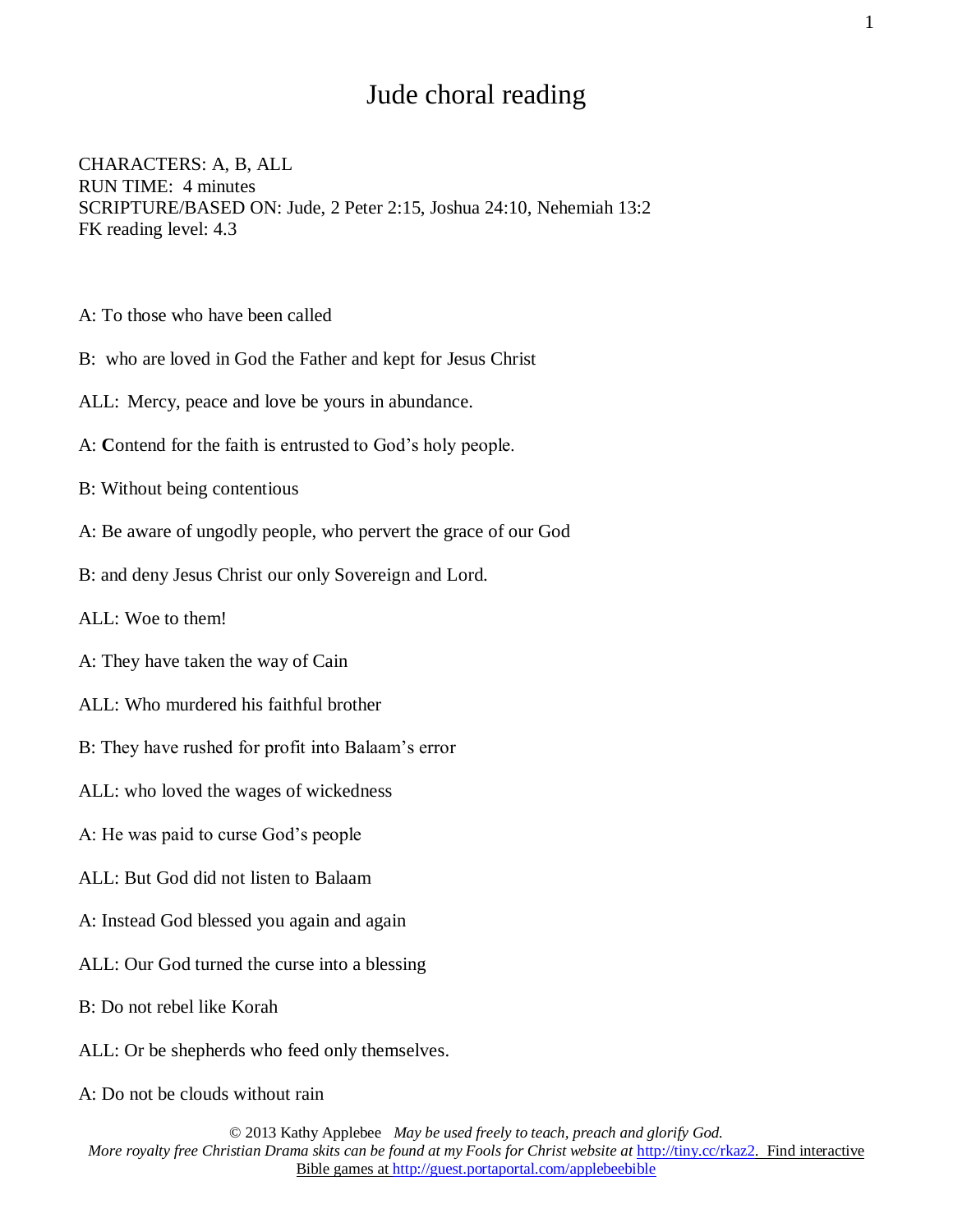- ALL: blown along by the wind
- B: or autumn trees
- ALL: without fruit and uprooted—twice dead.
- A: Do not be wandering stars
- ALL: Which can cause travelers to lose their way
- B: But like the Star of Bethlehem
- ALL: Use your light to lead others to Christ.
- A: The ungodly are grumblers and faultfinders
- ALL: they follow their own evil desire
- B: They boast about themselves and divide you
- ALL: Following mere natural instincts
- A: But you, dear friends
- ALL: build yourselves up in your most holy faith
- B: praying in the Holy Spirit
- ALL: Keep yourselves in God's love
- A: as you wait for the mercy of our Lord Jesus Christ
- ALL: to bring you to eternal life.
- A: Be merciful to those who doubt
- ALL: save others by snatching them from the fire
- B: to others show mercy, mixed with fear
- ALL: hating even the clothing stained by corrupted flesh.

## **Doxology**

- A: To him who is able to keep you from stumbling
- B: and to present you before his glorious presence without fault